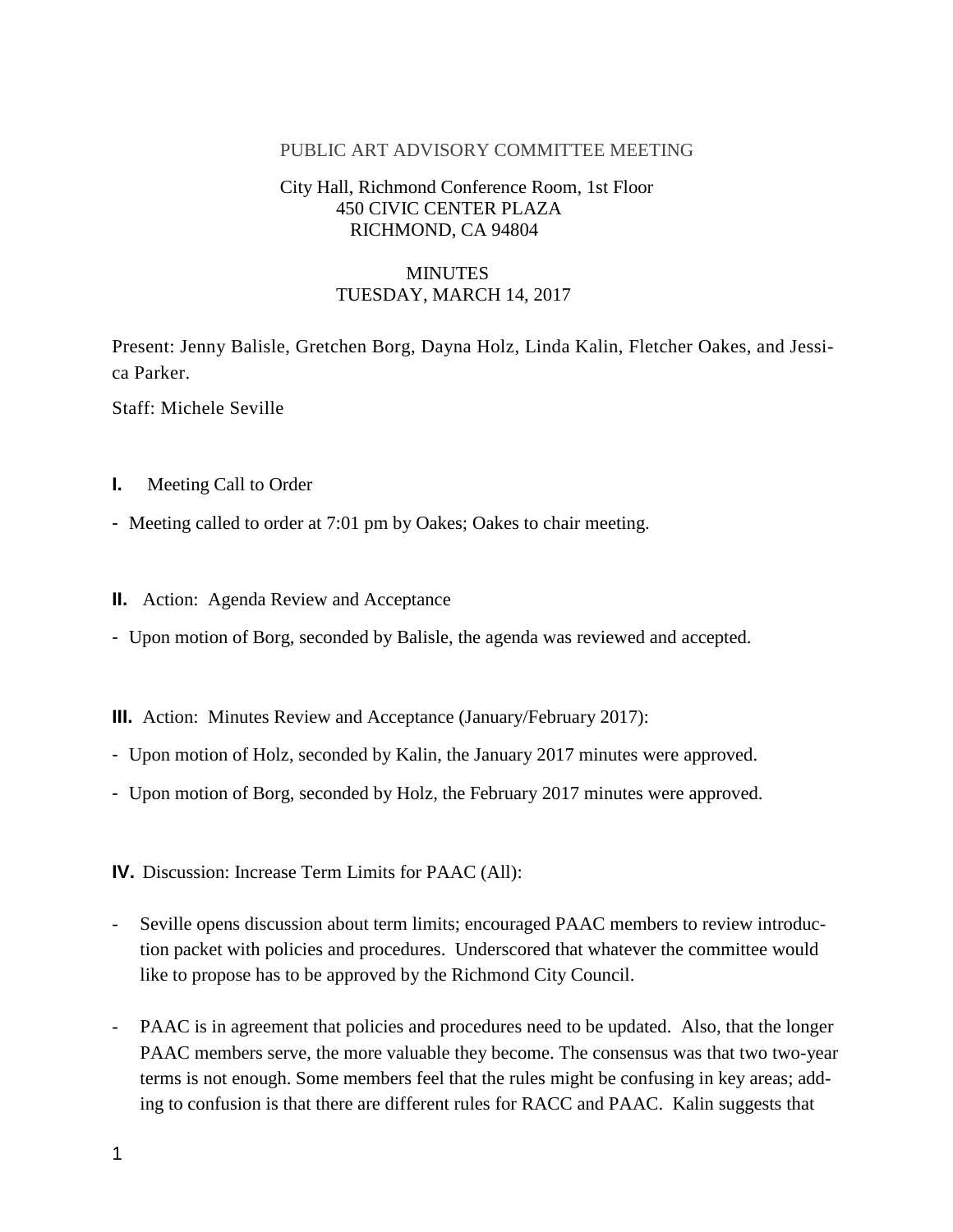PAAC members serve 2 four- year terms like the RACC. Kalin also brought up the Creative Space project process: some projects, for example, take several years to complete. Borg brought the issue of brain drain.

- PAAC members need to do some research about other PAACs—Berkeley for example—all meetings in Berkeley have to be publicly noticed because of the Brown Act. Kalin said incorporating fewer meetings makes maintaining continuity with our projects impossible; Parker concurs. Oakes inquired whether we can impose term limits retroactively. Holz mentioned that we might update the guidelines to encourage termed out PAAC members to reapply. In the interim, Kalin suggested that Holz and others attend PAAC meetings as a scheduled guest. Seville clarified that guests are normally only allowed to comment at the end, but our current practice is that welcomed guests are encouraged to participate in PAAC meetings.
- *V.* Discussion: Plan for PAAC Recruitment (All):
- Borg suggests Carol Palmer as a potential new PAAC member. We should advertise this community service opportunity on Richmond Art Center's posting board and on their Facebook page.
- Potential candidates don't necessary have to live or work in Richmond. We are looking for individuals who might have construction knowledge, and/or artists, activists, contractors, engineers and more. Must be passionate about art and willing to attend once-a-month meetings to advance the arts in Richmond.

**VI.** Discussion: Site Options for Funds from Moody Underpass Public Art Funds (All):

New news: since this project is state funded, we have to wait until April 14, 2017 to find out if the \$400K is available to use. This is a different situation than any other public art fund, as the bulk of the funding came from the State, but was eligible for the 1.5% for art allocation. Stacie Plummer, a City of Richmond Finance Department employee, is tracking the transaction. If the State agrees to allocate the funds to Richmond's public art budget, it will most likely be earmarked for the underpass and not eligible for other projects. Balisle asked about the process of earmarking. Decision making is happening at the State level so committee members do not have a voice in this process. Kalin has a question about how individuals become informed about an ordinance. Oakes mentions that this situation happens frequently with construction development starting before public art projects are vetted.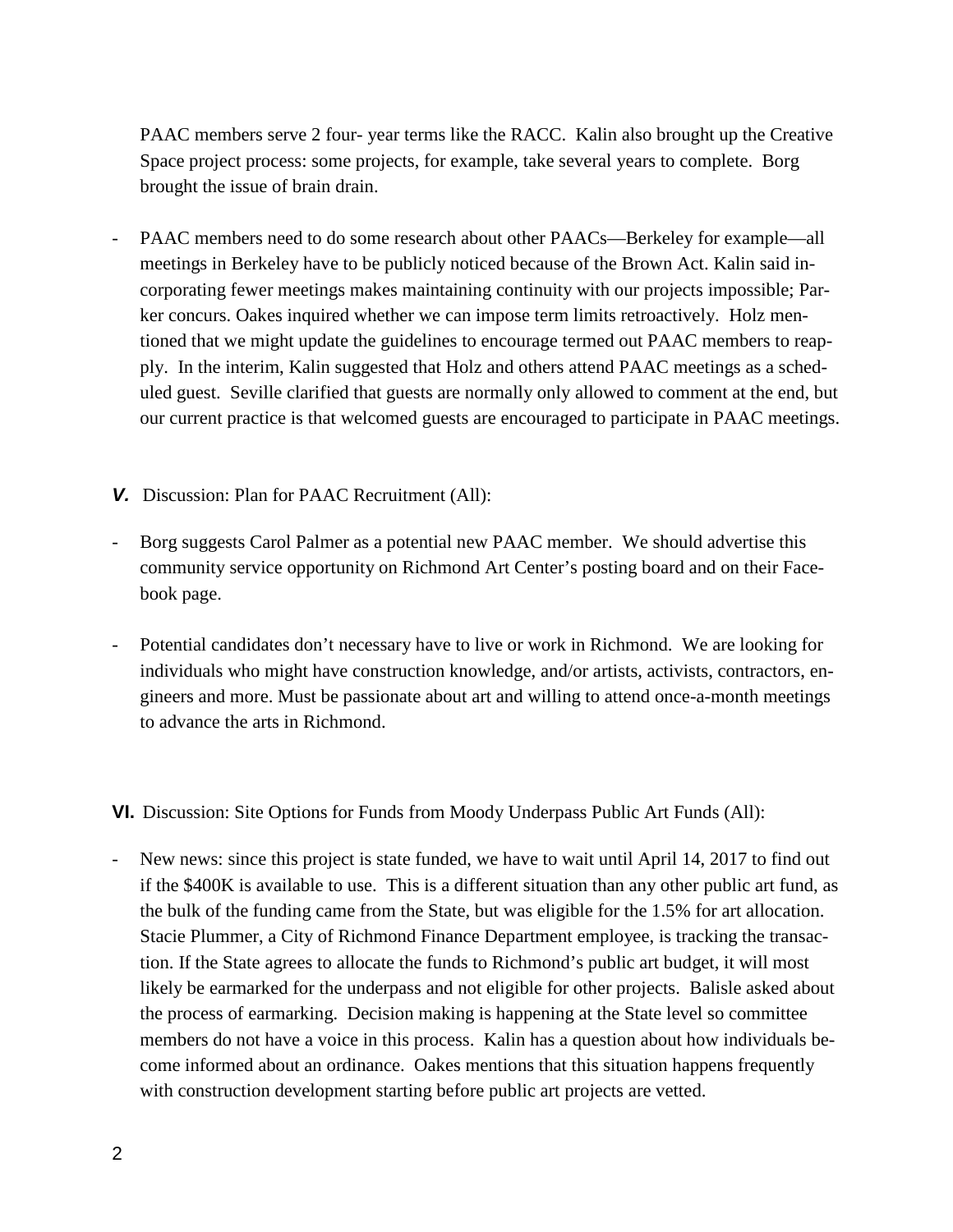Kalin suggests we examine the city of Emeryville's website for public art. Our public art committee would like to follow their example and have our city webpage/web presence appear under the development and planning department particularly if the public art percentage passes. Economic Development would also be a perfect fit for our committee work. Perhaps PAAC could inquire with Bill Lindsay about moving public art into economic development as a lead-in for the percent of public art. This could in turn help developers consider public art installations and art initiatives from the beginning of their design process.

**VII.** Review Public Art Inventory and Set Timeline for Maintenance Assessment (All):

- Seville requests that PAAC members review the attached list of public art installations. (List was designed by Jan Brown.) Seville would like PAAC members to make note of which pieces can be visited, which ones are owned by the city and which installations require maintenance.
- Kalin has a question about the definition of public art relating to accessibility; how can art be considered public if members of the public cannot readily access it? Seville responds using the example of the social security building which can only be accessed with an appointment to conduct business or administration within the office. Additionally, the featured mural in the Nevin post office is not public art because it is a federal building. Jan Brown's list (while incomplete) includes City owned public art, community owned public art and more. NPA murals, mosaic garbage cans should be included in an updated, more comprehensive list of public art in Richmond.

**VIII.** Report on Possible Public Art Donation to City (Seville):

- The "Welcoming Peace Sculpture" proposal review and committee introduction to OWHR. Kalin summarizes the meeting between City Council Chair Gayle McLaughlin, Marilyn Langlois, Michele Seville and Jessica Parker regarding the proposed Peace Sculpture project proposed and funded by policy group OWHR. Kalin remarks that the PAAC requires more specific information about what this group is proposing to do with materials, size and political references. Discussion points include the caliber of art, and the current resistance of the Trump administration and Vietnam war resistors connection. It is suggested that perhaps the